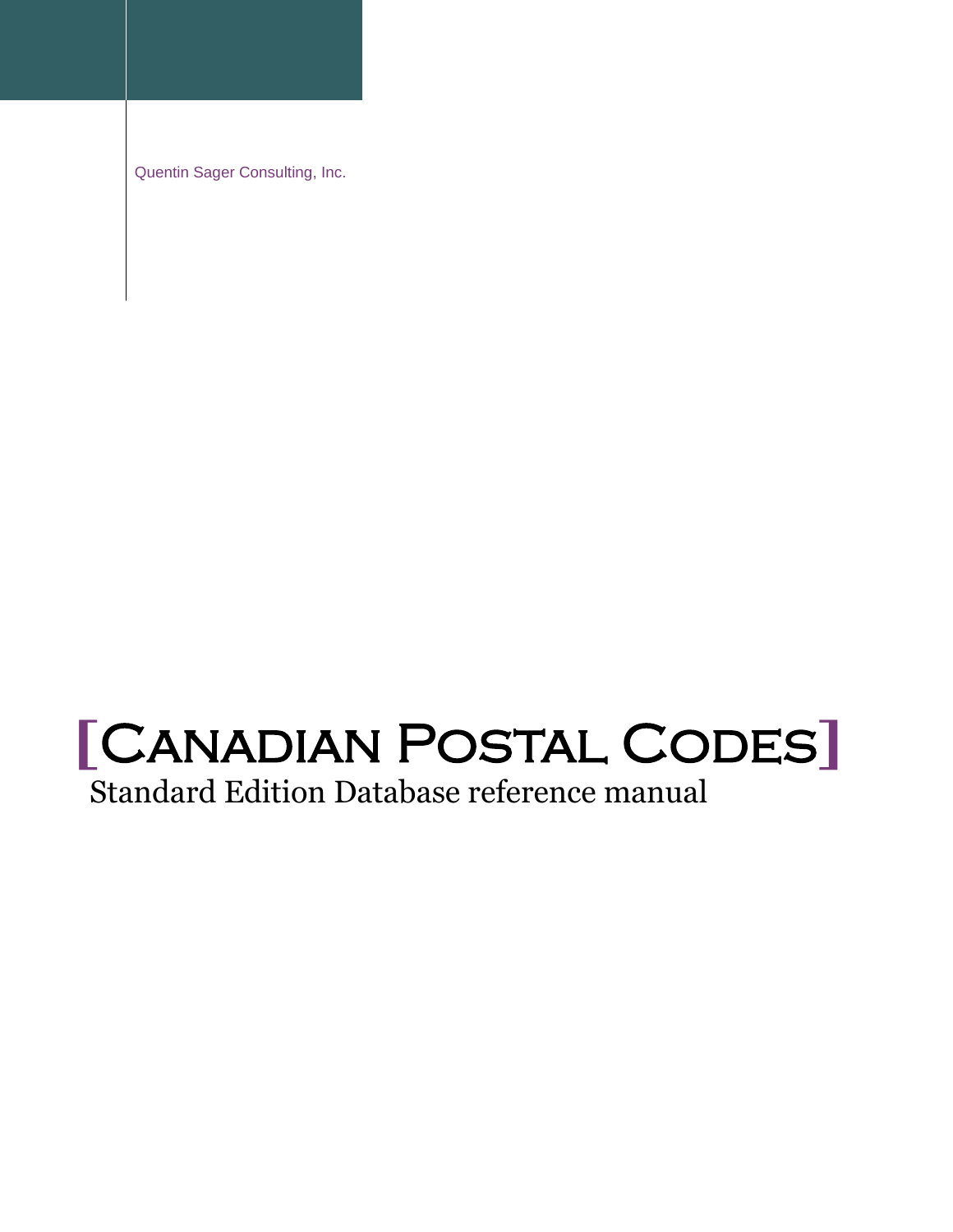This document contains the data set and file specifications for the Canadian Postal Codes Standard Edition database. These specifications are subject to change without notice. The data it describes is furnished under a license agreement, and may be used or copied only in accordance with the terms of the license agreement.

Canadian Postal Codes Standard Edition Reference Manual Revised: April 18, 2015

#### Published by: **Quentin Sager Consulting, Inc. 1589 South Wallace Point Crystal River, FL 34429**

Copyright © 2016 Quentin Sager Consulting, Inc. All rights reserved.

No part of this publication may be reproduced in any form, in an electronic retrieval system or otherwise, without the prior written permission of Quentin Sager Consulting, Inc.

#### **Disclaimer and Limitation of Liability**

The information provided in this document is directed solely to users who have the appropriate degree of experience to understand and interpret its contents in accordance with generally accepted engineering, industry, or other professional standards and applicable regulations.

NO REPRESENTATION OR WARRANTY IS MADE THAT THE INFORMATION IS TECHNICALLY ACCURATE OR SUFFICIENT OR CONFORMS TO ANY STATUTE, GOVERNMENTAL RULE OR REGULATION, AND FURTHER NO REPRESENTATION OR WARRANTY IS MADE OF MERCHANTABILITY OR FITNESS FOR ANY PARTICULAR PURPOSE OR AGAINST INFRINGEMENT OF INTELLECTUAL PROPERTY RIGHTS. QUENTIN SAGER CONSULTING SHALL NOT BE LIABLE, BEYOND THE AMOUNT OF ANY SUM RECEIVED IN PAYMENT BY QUENTIN SAGER CONSULTING FOR THIS DOCUMENT, WITH RESPECT TO ANY CLAIM, AND IN NO EVENT SHALL QUENTIN SAGER CONSULTING BE LIABLE FOR LOST PROFITS OR OTHER INCIDENTAL OR CONSEQUENTIAL DAMAGES. QUENTIN SAGER CONSULTING EXPRESSLY ADVISES THAT ANY AND ALL USE OF OR RELIANCE UPON THE INFORMATION PROVIDED IN THIS DOCUMENT IS AT THE RISK OF THE USER.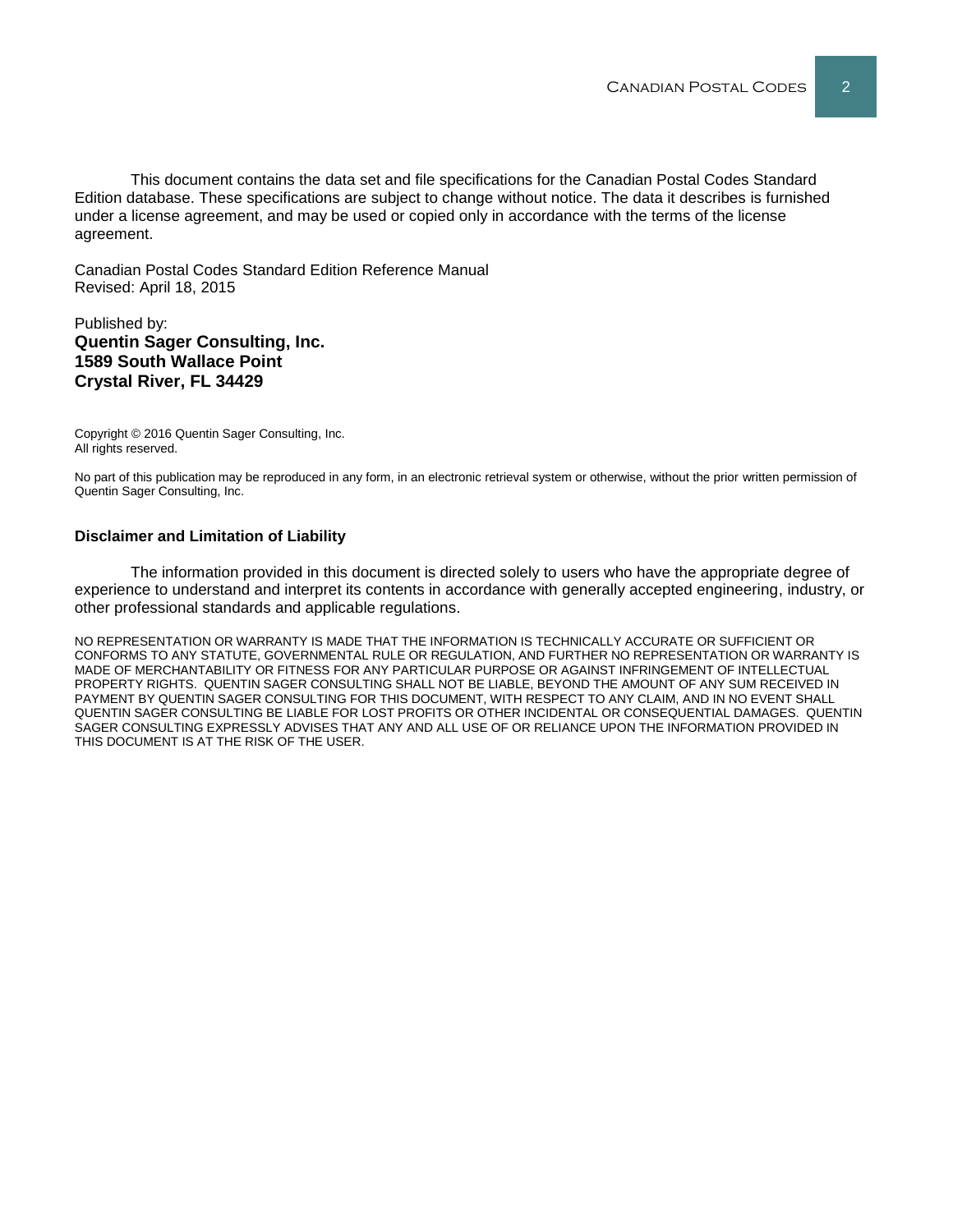## File Names and Descriptions

Each table *(file)* in the Canadian Postal Codes Standard Edition database is delivered in flat, delimited text file format (commonly referred to as comma-separated-value or CSV format). The Canadian Postal Codes Standard Edition database is easily imported to and accessed through most contemporary database engines including (but not limited to) MySQL, PostgreSQL, SQLite, Oracle, IBM DB2, Microsoft SQL Server, Microsoft Access, or similar tool.

The data can be imported as either US-ASCII or Unicode UTF-8 text. For each file in the Canadian Postal Codes Standard Edition database; the first row contains field names (column headers), fields are terminated by a single comma "," character, fields are optionally enclosed using a double quote character, and lines (rows) are terminated with a two character carriage return line feed (CR + LF) sequence.

| File            | Primary data contents            |
|-----------------|----------------------------------|
| ca standard.txt | Canadian Postal Code Master File |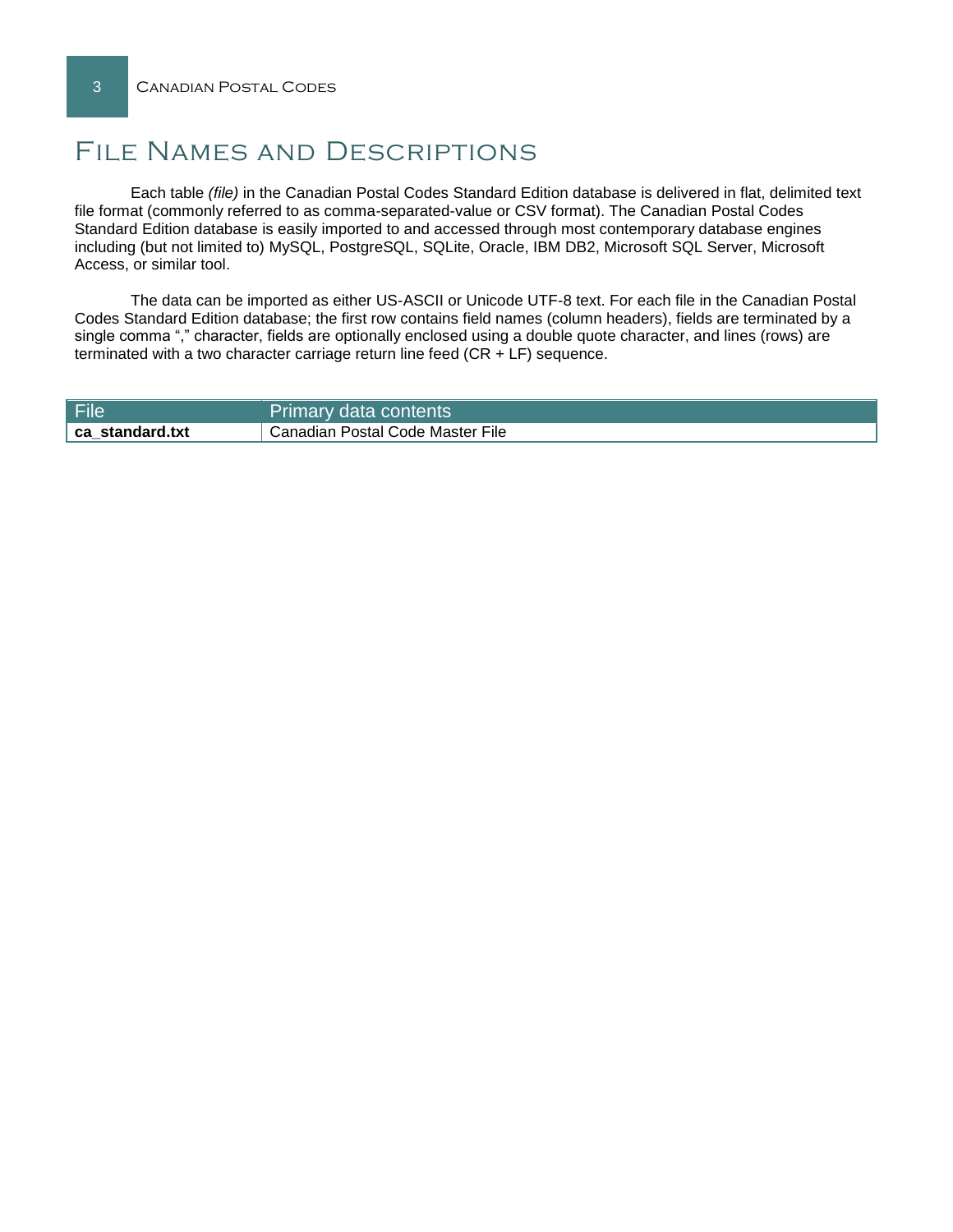# Record Layouts and Field Descriptions

### **FILE: ca\_standard.txt**

| <b>Field</b>      | <b>Description</b>                                                                                                                                                                                                                                                                                                                                                                                              |  |  |  |
|-------------------|-----------------------------------------------------------------------------------------------------------------------------------------------------------------------------------------------------------------------------------------------------------------------------------------------------------------------------------------------------------------------------------------------------------------|--|--|--|
| <b>PostalCode</b> | Canada Post postal code in standard format; 3 character Forward Sortation Area (FSA),<br>space, 3 character Local Delivery Unit (LDU)                                                                                                                                                                                                                                                                           |  |  |  |
| <b>City</b>       | The city, community, station or other name for the postal code area.                                                                                                                                                                                                                                                                                                                                            |  |  |  |
| <b>Province</b>   | The Canada Post standard 2-letter abbreviation for the province or territory the postal<br>code is located in.                                                                                                                                                                                                                                                                                                  |  |  |  |
| <b>CityType</b>   | Canada Post recognition of the City name when used with this postal code ode<br>$P$ – the specified city name is the official Canada Post city name for this postal<br>code. Each postal code will have only one "P" type record.<br>$A$ – the city name is an acceptable alternate for use with this postal code<br>$N$ – the specified city name is not acceptable for use with this postal code<br>$\bullet$ |  |  |  |
| PostalCodeType    | The postal code type<br>$U - urban$<br>$R$ – rural                                                                                                                                                                                                                                                                                                                                                              |  |  |  |
| Latitude          | Latitude in decimal degrees to the geographic center of the postal code FSA                                                                                                                                                                                                                                                                                                                                     |  |  |  |
| Longitude         | Longitude in decimal degrees to the geographic center of the postal code FSA                                                                                                                                                                                                                                                                                                                                    |  |  |  |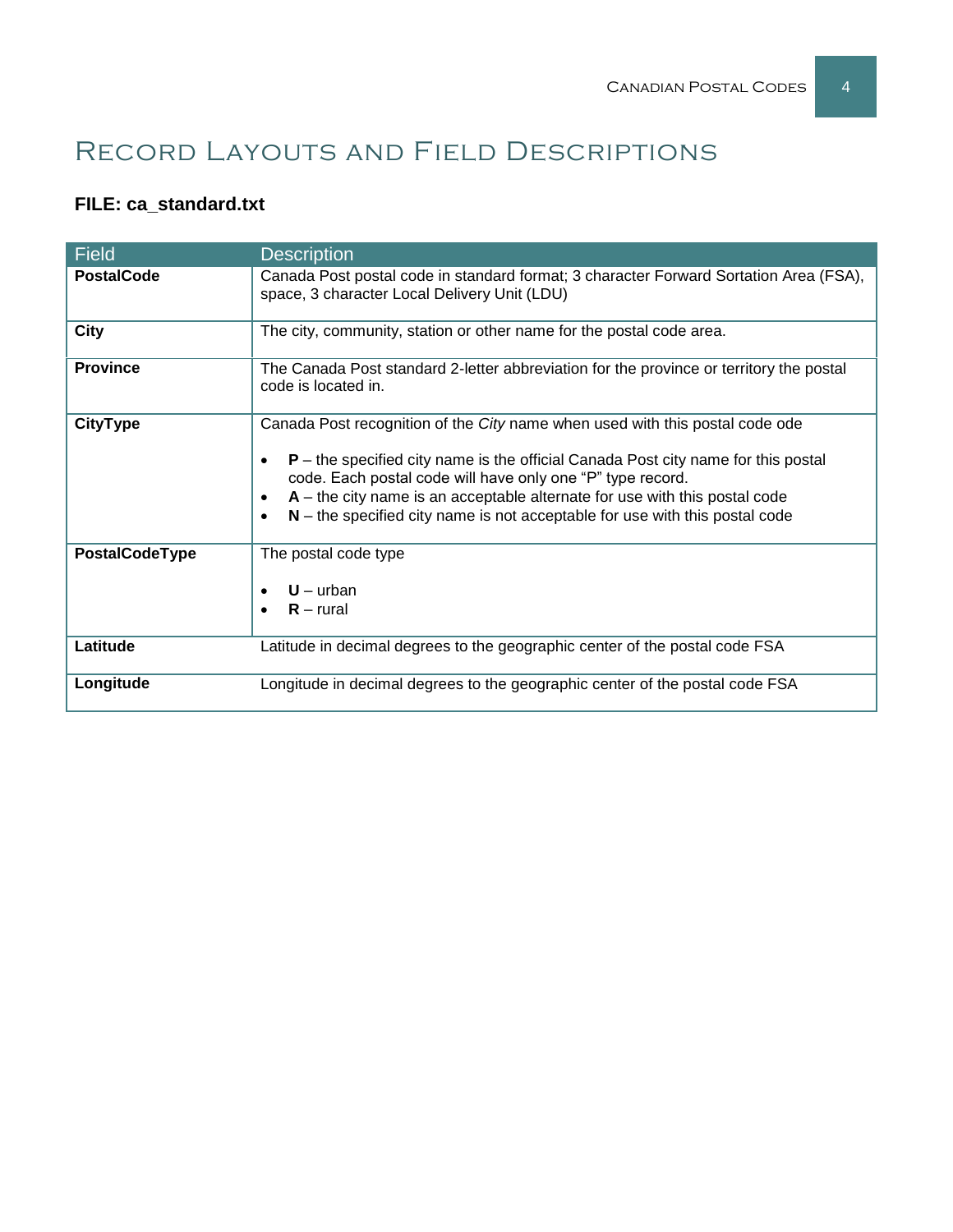# SQL Scripts and Schemas

#### **MySQL**

```
CREATE TABLE `ca_standard` (
  `PostalCode` char(7) NOT NULL default '',
`City` varchar(64) default NULL,
`Province` char(2) default NULL,
`CityType` char(1) default NULL,
  `PostalCodeType` char(1) default NULL,
  `Latitude` double default NULL,
  `Longitude` double default NULL,
 KEY (`ZIP`)
```
);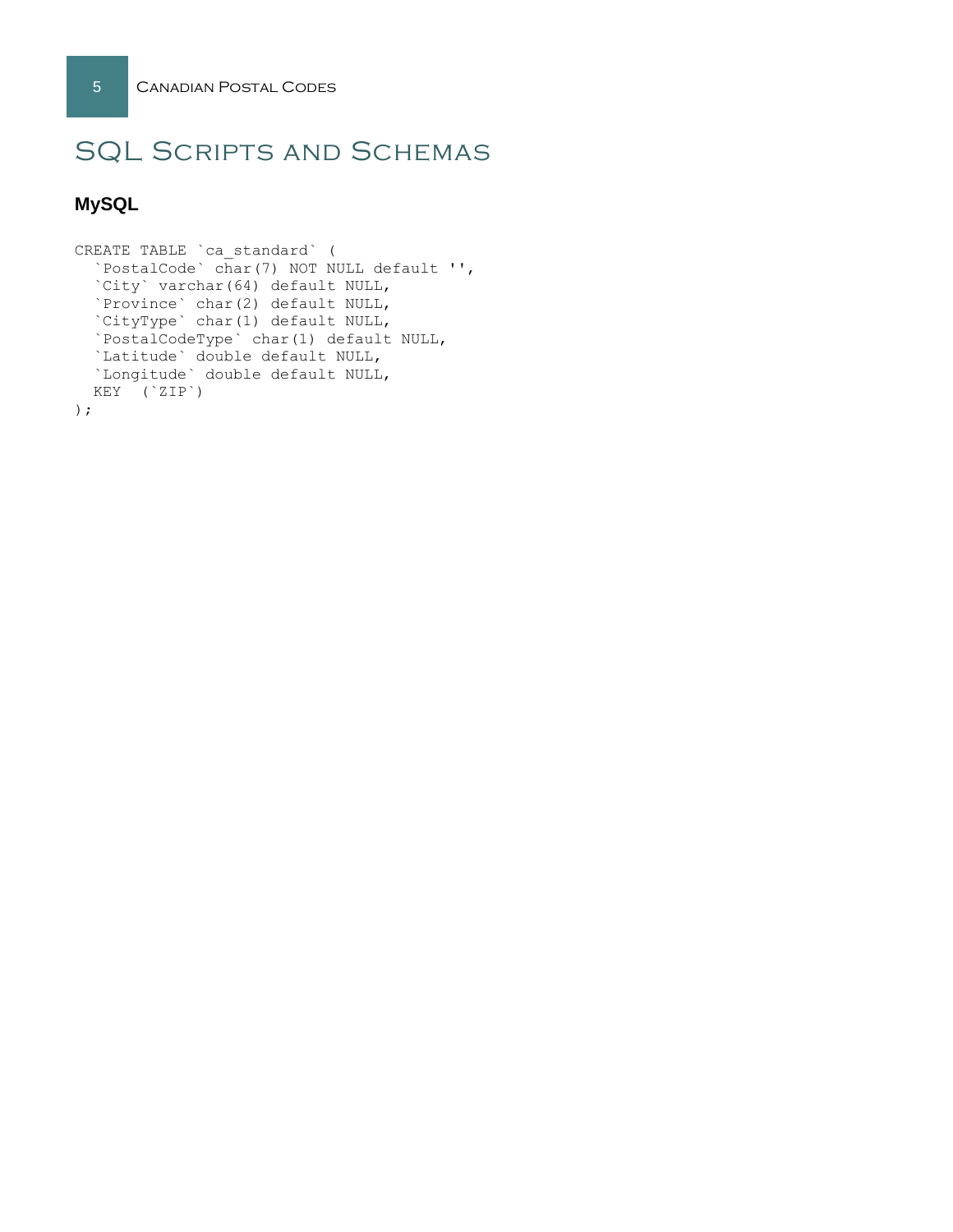#### **Appendix A – State, province, and territory codes**

| <b>AL</b>  | Alabama                                | NJ         | New Jersey                            |
|------------|----------------------------------------|------------|---------------------------------------|
| AK         | Alaska                                 | <b>NM</b>  | <b>New Mexico</b>                     |
| <b>AZ</b>  | Arizona                                | NY.        | New York                              |
| AR         | Arkansas                               | <b>NC</b>  | North Carolina                        |
| CA         | California                             | <b>ND</b>  | North Dakota                          |
| CO         | Colorado                               | OH         | Ohio                                  |
| <b>CT</b>  | Connecticut                            | OK         | Oklahoma                              |
| DE         | Delaware                               | <b>OR</b>  | Oregon                                |
| DC         | District of Columbia                   | PA         | Pennsylvania                          |
| FL.        | Florida                                | RI.        | Rhode Island                          |
| GA         | Georgia                                | <b>SC</b>  | South Carolina                        |
| H          | Hawaii                                 | <b>SD</b>  | South Dakota                          |
| ID         | Idaho                                  | <b>TN</b>  | Tennessee                             |
| IL         | Illinois                               | <b>TX</b>  | Texas                                 |
| IN         | Indiana                                | UT         | Utah                                  |
| ΙA         | lowa                                   | VT         | Vermont                               |
| KS         | Kansas                                 | VA         | Virginia                              |
| KY         | Kentucky                               | <b>WA</b>  | Washington                            |
| LA         | Louisiana                              | WV         | West Virginia                         |
| ME         | Maine                                  | WI         | Wisconsin                             |
| <b>MD</b>  | Maryland                               | <b>WY</b>  | Wyoming                               |
| МA         | Massachusetts                          | AS         | American Samoa <sup>1</sup>           |
| MI         | Michigan                               | <b>FM</b>  | Micronesia                            |
| <b>MN</b>  | Minnesota                              | GU         | Guam                                  |
| <b>MS</b>  | Mississippi                            | MH         | <b>Marshall Islands</b>               |
| <b>MO</b>  | Missouri                               | <b>MP</b>  | Northern Mariana Islands <sup>2</sup> |
| MT         | Montana                                | <b>PW</b>  | Palau                                 |
| <b>NE</b>  | Nebraska                               | <b>PR</b>  | Puerto Rico                           |
| <b>NV</b>  | Nevada                                 | UM         | Minor Islands                         |
| <b>NH</b>  | New Hampshire                          | VI         | Virgin Islands                        |
|            | Canada - Provinces and territories     |            |                                       |
| <b>AB</b>  | Alberta                                | <b>NU</b>  | Nunavut <sup>3</sup>                  |
| BC         | <b>British Columbia</b>                | ON         | Ontario                               |
| MB         | Manitoba                               | <b>PE</b>  | <b>Prince Edward Island</b>           |
| <b>NB</b>  | New Brunswick                          | QC         | Quebec <sup>4</sup>                   |
| <b>NL</b>  | Newfoundland and Labrador <sup>5</sup> | <b>SK</b>  | Saskatchewan                          |
| <b>NT</b>  | <b>Northwest Territories</b>           | YT         | Yukon                                 |
| <b>NS</b>  | Nova Scotia                            |            |                                       |
|            | <b>Mexico - States and territories</b> |            |                                       |
| <b>AGS</b> | <b>AGUASCALIENTES</b>                  | <b>MOR</b> | <b>MORELOS</b>                        |
|            |                                        |            |                                       |

United States - States and territories

*1 COMMON LANGUAGE® abbreviation for American Samoa is AM*

*2 COMMON LANGUAGE® abbreviation for Northern Mariana Islands is NN*

BC BAJA CALIFORNIA NAY NAYARIT

*3 COMMON LANGUAGE® abbreviation for Nunavut is VU*

l

*4 COMMON LANGUAGE® abbreviation for Quebec is PQ*

*5 COMMON LANGUAGE® abbreviation for Newfoundland and Labrador is NF*